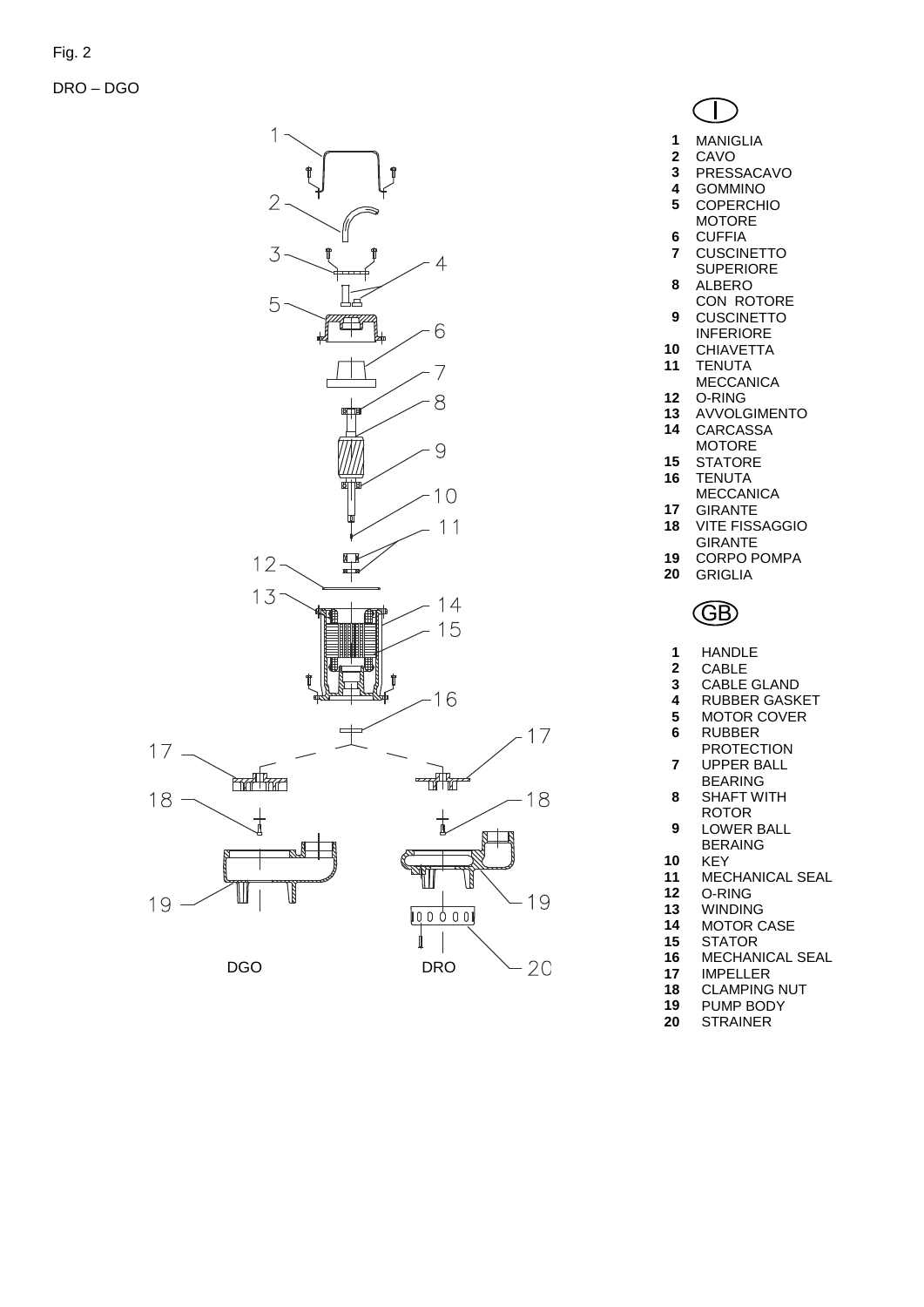

- 
- 
- 

**4** RONDELLE

- EN GOMME **5** COUVERCLE DU MOTEUR
- **6** COIFFE EN GOMME HAUBE HUPPU
- **7** ROULMENT **SUPERIOR 8** ARBRE AVEC
- ROTEUR **9** ROULMENT
- **INFERIOR**<br>CLAVETTE
- **11** TENUE MECHANIQUE GLETRINGDLCH
- 
- 
- **14** CARCASSE MOTEUR STATORMANTEL MOOTTORIN
- 
- **TENUE MECHANIQUE**
- 
- **ECROU BLOCAGE**
- **19** CORPS DE LA POMPE<br>CREPINE
- **20** CREPINE GITTER RITILÄ REJA



- **1** HANDTAG PEGADOR HANDGREEP HÅNDTAG **2** KABEL CABO KABEL KABEL **3** KABELKLÄMMA ELEMENTO DE **4** GUMMI BORRACHA RUBBERDICHTING GUMMIBEKLÆDNING **5** MOTORHUV TAMPA DO MOTOR MOTORKAP MOTORDÆKSEL **6** HÄTTA CAPA KAP HÆTTE **7** ÖVRE LAGER ROLAMENTO **8** AXEL MED **ROTOR 9** UNDRE LAGER ROLAMENTO **10** FJÄDERKIL CHAVETA SPIE NOT **11** MEKANISK TÄTNING VEDAÇÃO **12** O-RING O-RING O-RING OLIESKRABERING **13 LINDNING ENROLAMENTO WIKKELING**<br>**14 MOTORHUS CARCACA DO MOTORHUIS**
- **15** STATOR ESTATOR STATOR STATOR **16** MEKANISK TÄTNING VEDAÇÃO
- **17** PUMPHJUL ROTOR WAAIER TURBINESKOVL **18** FÄSTSKRUV FÖR
- PUMPHJUL<br>PUMPSTOMME
- **20 SLUSSVENTIL**



 POIGNEE GRIFF KAHVA PUNO CABLE KABEL KAAPELI CABLE SERRE CABLE KABELLELNFUHRUNG KAAPELINPURISTIN PRENSACABLE GUMMIDICHTUNG KUMISUOJUS ANILLO DE

PUMPENWELLE MIT ROTOR<br>KUGELLAGER

TUNG<br>O-RING

**15** STATOR STATORPAKET<br>**16** TENUE MECHANIQUE GLETRINGDLCH TUNG<br>LAUFRAD

PUMPENGEHAUSE PUMPUN RUNKO CUERPO BOMBA

## **PT**

FIXAÇÃO DO CABO INFERIOR EIXO COM ROTOR AS MET ROTOR AKSEL MED

INFERIOR MECÂNICA<br>O-RING **CARCACA DO** MOTOR<br>ESTATOR MECÂNICA<br>ROTOR PARAFUSO DE FIXAÇÃO DO ROTOR

### MOTORGEHAUSE MOOTTORIN KANSI

KUGELLAGER YLEMPI LAAKERI

AKSELI JA ROOTTORI ALEMPI LAAKERI

**10** CLAVETTE PASSFEDER SOKKA CHAVETA MEKAANINEN **TIIVISTE<br>O-RENGAS 12** O-RING O-RING O-RENGAS O-RING **13** BOBINE WICKLUNG KÄÄMITYS BOBINADO RUNKO<br>STAATTORI MEKAANINEN TIIVISTE **17** ROUE MOBILE LAUFRAD JUOKSUPYÖRÄ TURBINA KIINNITYSRUUVI<br>PUMPUN RUNKO

BOVENSTE LAGER ØVRE LEJE

ONDERSTE LAGER

MECHANISCHE PAKKING<br>O-RING

MECHANISCHE PAKKING<br>WAAIER **VASTZETSCHROEF** VOOR WAAIER **19** PUMPSTOMME CORPO DA BOMBA POMPDEEL PUMPELEGEME



**GOMMA**<br>TAPA MOTOR<br>GORRO DE PROTECCION<br>COJINETE

ROTOR CON EJE<br>COJONETE

CIERRE MECANICO<br>O-RING CARCASA MOTOR<br>ESTATOR CIERRE MECANICO<br>TURBINA TUERCA EJE

KABELKLEM KABELKLEMME

TURBINELØBER<br>NEDRE LEJE

MEKANISK **TÆTNINGSRING MOTORKAPPE** 

MEKANISK **TÆTNINGSRING** TURBINESKOVLENS LÅSESKRUE<br>PUMPELEGEME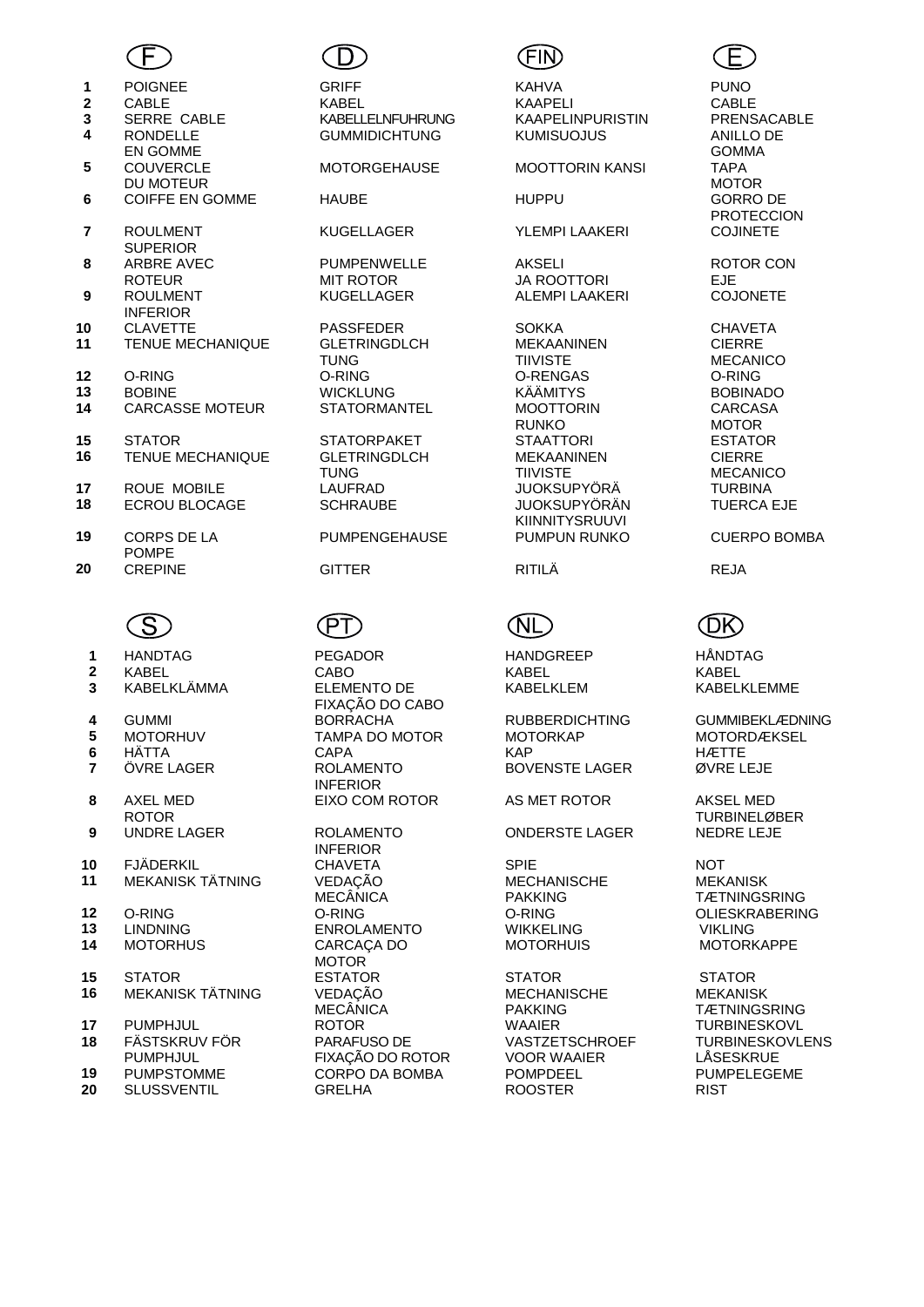DRX – DGX DRB – DGB



| 1  | MANIGLIA       |
|----|----------------|
| 2  | CAVO           |
| 3  | PRESSACAVO     |
| 4  | <b>GOMMINO</b> |
| 5  | COPERCHIO      |
|    | MOTORF         |
| 6  | <b>CUFFIA</b>  |
| 7  | CUSCINETTO     |
|    | SUPERIORE      |
| 8. | ALBERO CON     |
|    |                |

- ROTORE CUSCINETTO
- INFERIORE
- CHIAVETTA
- TENUTA MECCANICA O-RING
- 
- AVVOLGIMENTO
- CARCASSA MOTORE
- STATORE SUPPORTO
- **CUSCINETTO** INTERNO
- GIRANTE
- VITE FISSAGGIO GIRANTE
- CORPO POMPA
- GRIGLIA

# **GB**

- HANDLE
- CABLE
- CABLE GLAND
- RUBBER GASKET
- MOTOR COVER
- RUBBER
- PROTECTION UPPER BALL
- BEARING
- SHAFT WITH ROTOR LOWER BALL
- BERAING
- KEY
- MECHANICAL SEAL
- O-RING
- WINDING
- MOTOR CASE STATOR
- LOWER BEARING
	- HOLDER
- IMPELLER
- CLAMPING NUT
- PUMP BODY STRAINER